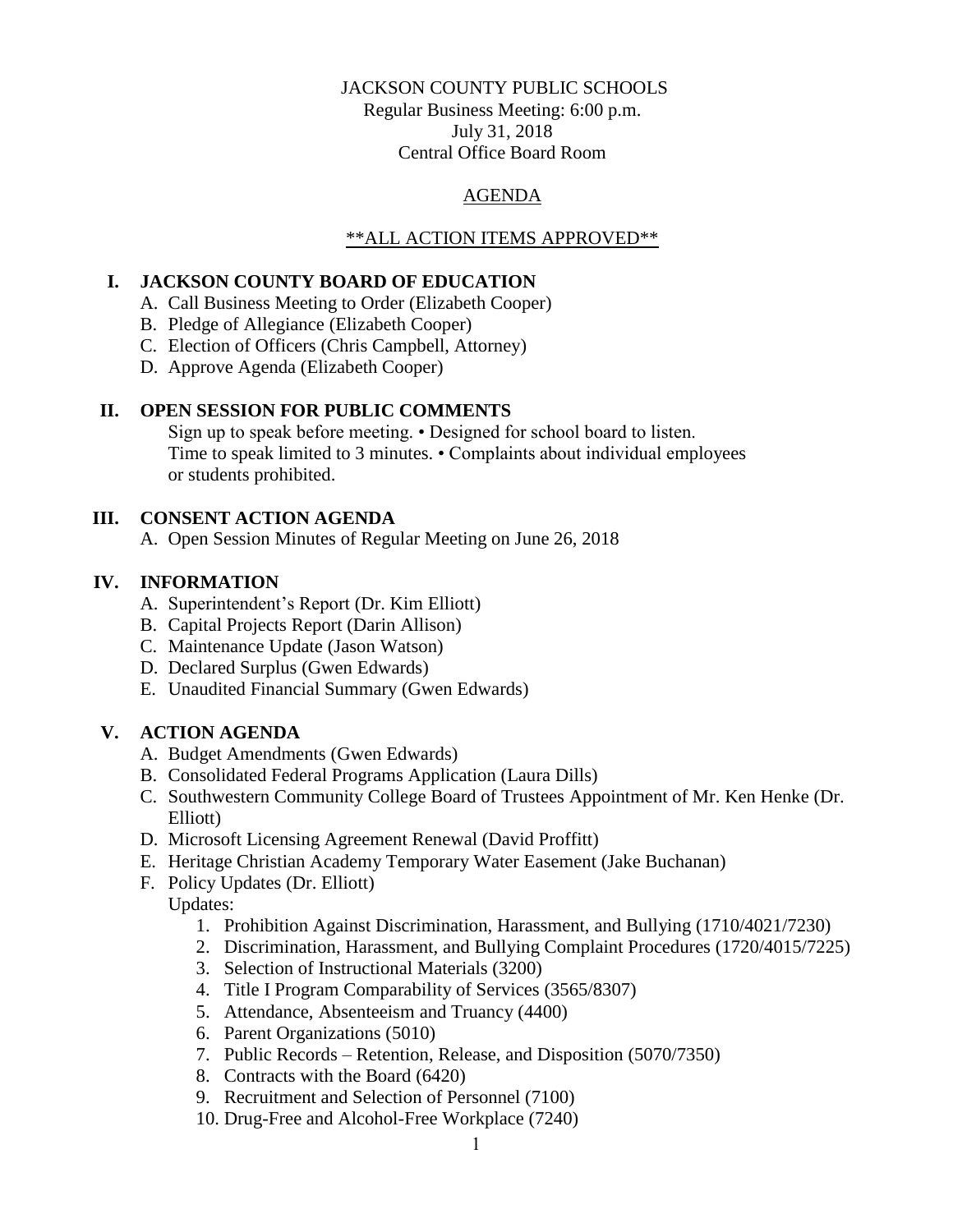- 11. Gifts and Bequests (8220)
- 12. Fiscal Management Standards (8300)
- 13. Federal Grant Administration Procurement Procedures (8305)
- 14. Daily Deposits (8325)
- 15. School Finance Officer (8510)
- 16. Participation by Women and Minority-Owned Businesses (9125)
- **VI. CLOSED SESSION – Pursuant to G.S. 143.318.11 for the following purposes: under subsection; (a) (1) to prevent the disclosure of privileged or confidential personnel information pursuant to G.S. 115C-319-321 and (a) (3) to discuss matters protected by the attorney-client privilege.**

### **VII. PERSONNEL ACTION AGENDA**

### **Employee Contract Extension Recommendations:**

1. Buchanan, Jacob, Assistant Superintendent

### **Employee Recommendations:**

- 1. Bates, Larry Custodian and Bus Driver, Cullowhee Valley Elementary School
- 2. Bell, Tasha TA Safety Assistant, Smokey Mountain Elementary School
- 3. Boone, Jerrod Teacher, Smoky Mountain High School
- 4. Cachine, Brittani Student Support Specialist, Blue Ridge School
- 5. Cauley, Jonathan Summer Day Camp Worker, Scotts Creek Elementary School
- 6. Cole, Ameka Interim Teacher Assistant, Fairview Elementary School
- 7. Crawford, Wayne Part Time Custodian and Bus Driver, Smoky Mountain High School
- 8. Edwards, Kimberly Substitute School Nutrition Assistant, All Schools
- 9. Elmore, Megan Teacher, Smokey Mountain Elementary School
- 10. Geary, Erika Student Support Specialist, Fairview Elementary School
- 11. Gilchrist, Dawn Teacher, School of Alternatives
- 12. Jones, Kathryn Lead Teacher, Fairview Elementary School
- 13. McRae, Steven Student Support Specialist, Smoky Mountain High School
- 14. Medford, Julia Teacher Assistant, Cullowhee Valley Elementary School
- 15. Moore, Wanda Student Support Specialist, Scotts Creek Elementary School
- 16. Prewitt, Pauline Bus Monitor, School of Alternatives
- 17. Range, Ashleigh School Counselor, Smokey Mountain Elementary School
- 18. Robinson, Darryl Custodian and Bus Driver, Blue Ridge Early College
- 19. Sudia, Lee Teacher, Blue Ridge Early College
- 20. Walawender, Cassandra Student Support Specialist, Cullowhee Valley Elementary School
- 21. Whisnant-Longanecker, Crystal EC Teacher Assistant, Scotts Creek Elementary School

### **Employee Resignations:**

- 1. Bartolis, Albert Custodian, Smoky Mountain High School
- 2. Buchanan, Teresa Bus Driver, Smoky Mountain High School
- 3. Carpenter, Jeff Bus Monitor, School of Alternatives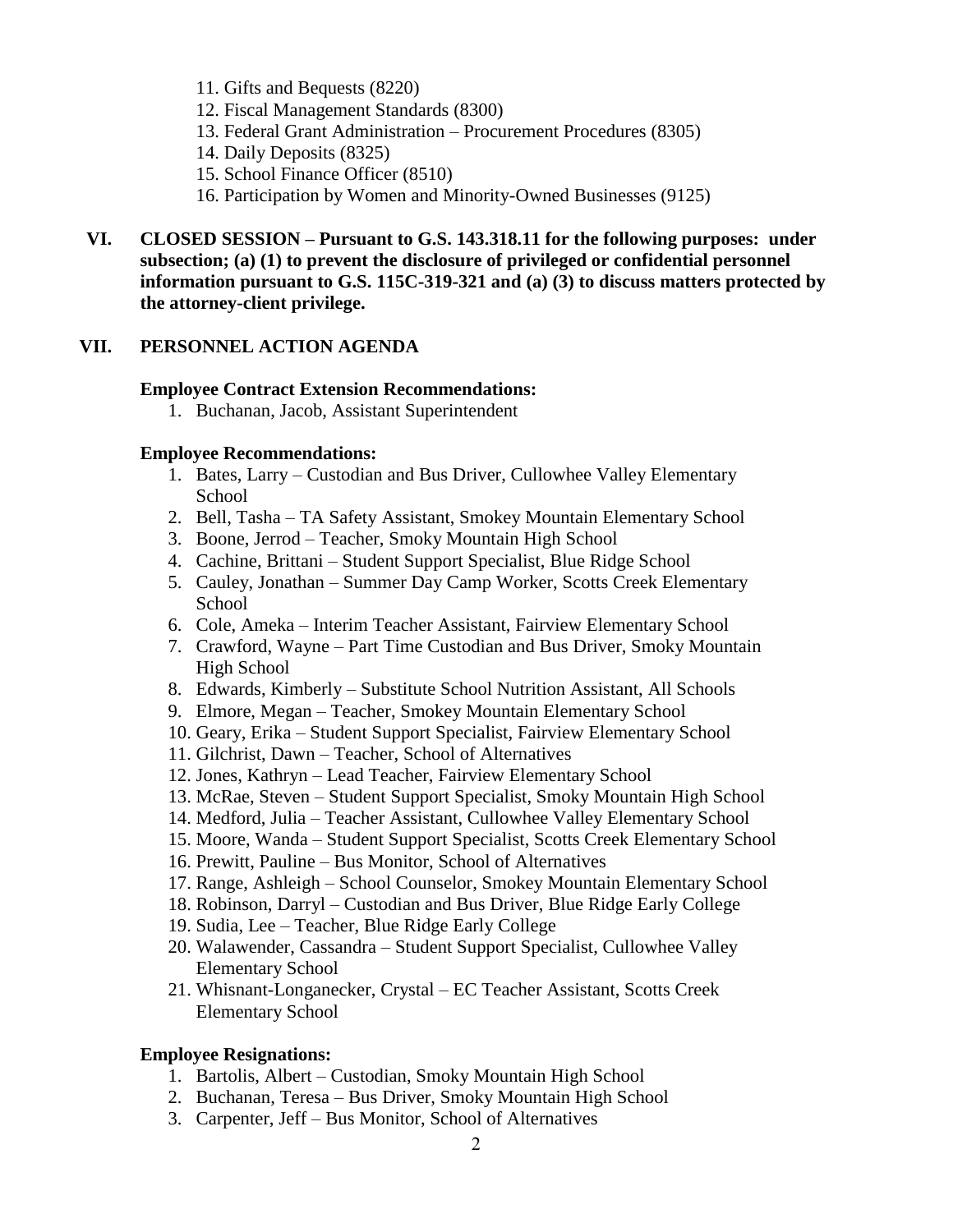- 4. Cook, Ron Teacher, School of Alternatives and Blue Ridge Early College
- 5. Crawford, Kevin Technology Technician II, Central Office
- 6. Extine, James Teacher, Smokey Mountain Elementary School
- 7. Gillett, Tabitha Teacher, Smokey Mountain Elementary School
- 8. Jenkins, Casey Counselor, Smokey Mountain Elementary School
- 9. Lawless, Molly Teacher, School of Alternatives
- 10. Mace, Pam School Nutrition Assistant, Blue Ridge School
- 11. Nicholson, Shayla Teacher Assistant, Cullowhee Valley Elementary School
- 12. Read, Kari Summer Camp Assistant, Cullowhee Valley Elementary School
- 13. Rish, Sarah Nurse, Blue Ridge School and Scotts Creek Elementary School
- 14. Smith, Jodi Teacher, Blue Ridge School and Early College
- 15. Updegraph, Daniel Bus Driver, Smokey Mountain Elementary School

### **Staff, Non-Staff and Returning Coach Recommendations:**

- 1. Ashe, Jimmy Assistant Coach Junior Varsity Football, Smoky Mountain High School – Returning Non-Staff
- 2. Boone, Jerrod Assistant Coach Varsity Football, Smoky Mountain High School – New Staff
- 3. Capps, Zebulon Head Coach Junior Varsity Football, Smoky Mountain High School – New Staff
- 4. Cauley, Jeremy Assistant Athletic Director Fall, Smoky Mountain High School – Returning Staff
- 5. Doolin, Ashley Head Coach Tennis, Smoky Mountain High School Returning Non-Staff
- 6. Eyler, James Assistant Coach Tennis, Smoky Mountain High School Returning Non-Staff
- 7. Fowler, Carlton Assistant Coach Junior Varsity and Varsity Volleyball, Blue Ridge Early College – Returning Non-Staff
- 8. Fowler, Cindy Head Coach Junior Varsity and Varsity Volleyball, Blue Ridge Early College – Returning Non-Staff
- 9. Gibson, Demetrius Assistant Coach Baseball, Smokey Mountain Elementary School – Returning Staff
- 10. Mayse, Tim Head Coach Boys Varsity Golf, Blue Ridge Early College Returning Staff
- 11. Mayse, Tim Head Coach Girls Varsity Basketball, Blue Ridge Early College – Returning Staff
- 12. Mireles, Cristian Head Coach Middle School Soccer, Blue Ridge Early College – Returning Non-Staff
- 13. Mull, Jim Head Coach Middle School Baseball, Blue Ridge Early College Returning Non-Staff
- 14. Mull, Jim Head Coach Middle School Boys Basketball, Blue Ridge Early College – Returning Non-Staff
- 15. O'Berry, James Head Coach Middle School Girls Basketball, Blue Ridge Early College – Returning Non-Staff
- 16. O'Berry, Robyn Assistant Coach Middle School Girls Basketball, Blue Ridge Early College – Returning Non-Staff
- 17. Phillips, Kevin Assistant Coach Middle School Baseball, Blue Ridge Early College – Returning Non-Staff